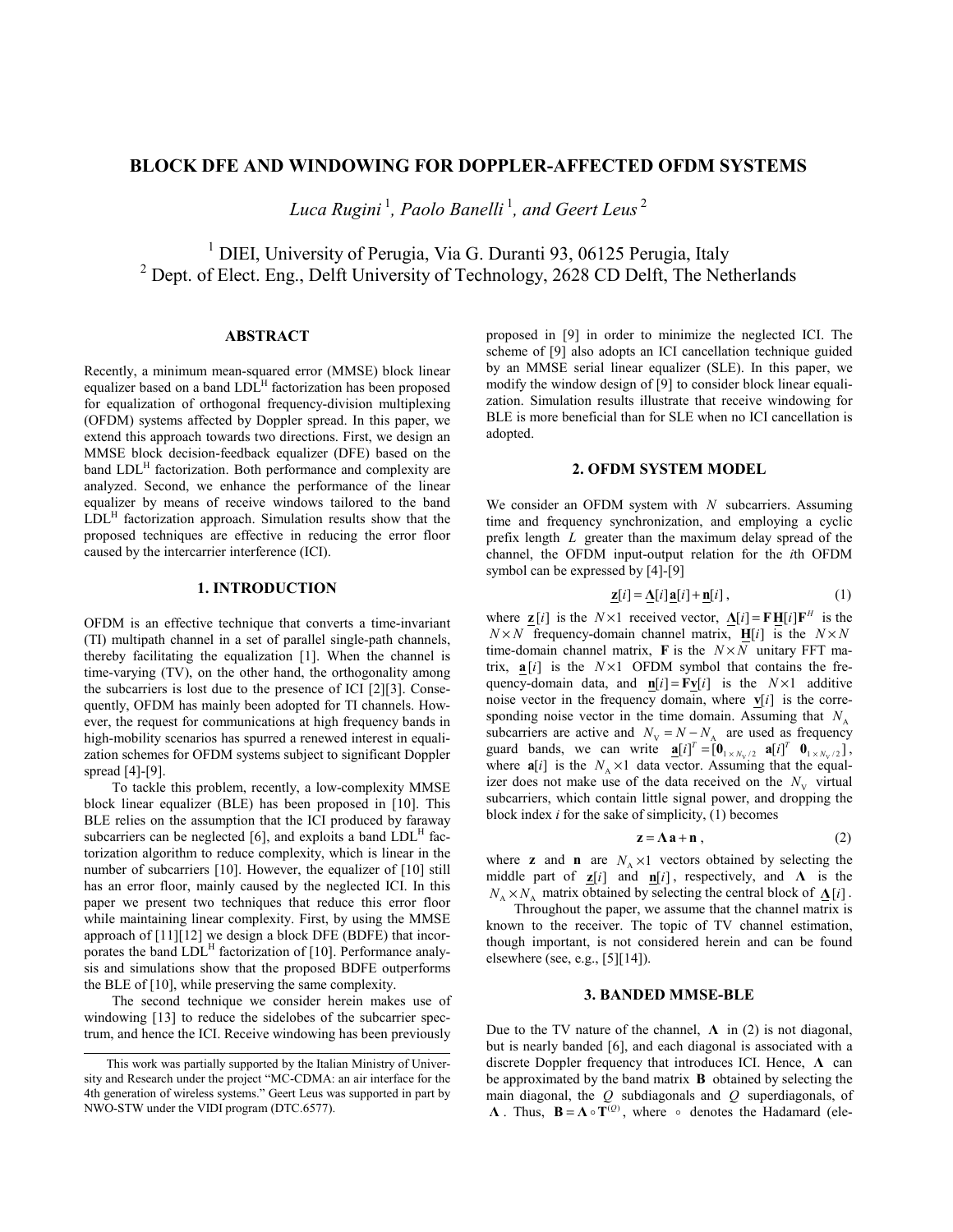ment-wise) product, and  $T^{(Q)}$  is a matrix with lower and upper bandwidth  $\hat{Q}$  [15] and all ones within its band. This approximation has been exploited in [10] to design a low-complexity MMSE-BLE, as expressed by

$$
\tilde{\mathbf{a}}_{MMSE-BLE} = \mathbf{G}_{MMSE-BLE} \mathbf{z} \,, \tag{3}
$$

$$
\mathbf{G}_{\text{MMSE-BLE}} = \mathbf{B}^H (\mathbf{B} \mathbf{B}^H + \gamma^{-1} \mathbf{I}_{N_A})^{-1} = (\gamma^{-1} \mathbf{I}_{N_A} + \mathbf{B}^H \mathbf{B})^{-1} \mathbf{B}^H, \quad (4)
$$

where the SNR  $\gamma = \sigma_a^2 / \sigma_n^2$  is assumed known to the receiver. By exploiting a band  $LDL<sup>H</sup>$  factorization of the band matrix  $\tilde{\mathbf{M}} = \mathbf{B} \mathbf{B}^H + \tilde{\mathbf{\gamma}}^{-1} \mathbf{I}_{N_{\rm A}}$  (or equivalently of  $\mathbf{M} = \tilde{\mathbf{\gamma}}^{-1} \mathbf{I}_{N_{\rm A}} + \mathbf{B}^H \mathbf{B}$ ) the MMSE-BLE (3)<sup> $\degree$ </sup> requires approximately  $(8Q^2 + 22Q + 4)N_A$ complex operations [10]. The bandwidth parameter *Q* can be chosen to trade off performance for complexity. Taking into account the rule of thumb  $Q \ge \left| f_{D} / \Delta_f \right| + 1$  in [9], reasonable choices lie between  $Q=1$  and  $Q=4$ . Since  $Q \ll N_A$ , the computational complexity of the banded MMSE-BLE (3)-(4) is  $O(N_A)$ , i.e., significantly smaller than for other linear MMSE equalizers previously proposed, whose complexity is quadratic [8] or even cubic [7] in the number of subcarriers. In addition, as shown in [10], the complexity of the MMSE-BLE (5) is lower than that of the MMSE-SLE used in [9] to initialize an iterative ICI cancellation technique. We will now consider two ways to improve the performance of the banded MMSE-BLE.

### **4. BANDED MMSE-BDFE**

### **4.1. Equalizer Design**

In this section, we design a BDFE that exploits the low complexity offered by the band  $LDL<sup>H</sup>$  factorization algorithm of [10]. To design the feedforward filter  $\mathbf{F}_F$  and the feedback filter  $\mathbf{F}_B$  (see Fig. 1), we adopt the MMSE approach of [11]. This approach minimizes the quantity  $MSE = \text{tr}(\mathbf{R}_{ee})$ , where  $\mathbf{R}_{xy} = E\{\mathbf{x}\mathbf{y}^H\}$ and **e** =  $\tilde{a}$  − **a** (Fig. 1). We also impose the constraint that **F**<sub>B</sub> is strictly upper triangular, so that the feedback process can be performed by successive cancellation [12].

By the standard assumption of correct past decisions, i.e.,  $\hat{\mathbf{a}} = \mathbf{a}$ , the error vector can be expressed by  ${\bf e} = {\bf F}_{F} {\bf z} - ({\bf F}_{B} + {\bf I}_{N})$  a . By the orthogonality principle, it holds  $\mathbf{R}_{\text{ez}} = \mathbf{0}_{N_{\text{A}} \times N_{\text{A}}}$ , which leads to [11][12]

$$
\mathbf{F}_{\rm F} = (\mathbf{F}_{\rm B} + \mathbf{I}_{N_{\rm A}}) \mathbf{R}_{a\mathbf{z}} \mathbf{R}_{z\mathbf{z}}^{-1} = (\mathbf{F}_{\rm B} + \mathbf{I}_{N_{\rm A}}) \mathbf{\Lambda}^H (\mathbf{\Lambda} \mathbf{\Lambda}^H + \gamma^{-1} \mathbf{I}_{N_{\rm A}})^{-1}.
$$
 (6)

We now apply the band approximation  $\Lambda \approx B$ , which by (4) leads to

$$
\mathbf{F}_{\mathrm{F}} = (\mathbf{F}_{\mathrm{B}} + \mathbf{I}_{N_{\mathrm{A}}}) \mathbf{G}_{\mathrm{MMSE-BLE}}. \tag{7}
$$

This result points out that the feedforward filter is the cascade of the low-complexity MMSE-BLE G<sub>MMSE-BLE</sub>, and an upper triangular matrix  $\mathbf{F}_{\text{B}} + \mathbf{I}_{N_A}$  with unit diagonal. To design  $\mathbf{F}_{\text{B}}$ , we observe that **Ree** can be expressed as  $\mathbf{R}_{ee} = (\mathbf{F}_{B} + \mathbf{I}_{N_A})(\mathbf{R}_{aa} - \mathbf{R}_{az}\mathbf{R}_{zz}^{-1}\mathbf{R}_{az}^{H})(\mathbf{F}_{B} + \mathbf{I}_{N_A})^{H}$ . After some calculations that also involve the matrix inversion lemma, we obtain

$$
\mathbf{R}_{ee} = \sigma_n^2 (\mathbf{F}_B + \mathbf{I}_{N_A})(\gamma^{-1}\mathbf{I}_{N_A} + \mathbf{\Lambda}^H \mathbf{\Lambda})^{-1} (\mathbf{F}_B + \mathbf{I}_{N_A})^H.
$$
 (8)

To exploit the computational advantages given by the LDLH factorization, we make the band approximation  $\Lambda^H \Lambda \approx B^H B$ , thus obtaining

$$
\mathbf{R}_{ee} = \sigma_n^2 (\mathbf{F}_B + \mathbf{I}_{N_A})(\gamma^{-1}\mathbf{I}_{N_A} + \mathbf{B}^H \mathbf{B})^{-1} (\mathbf{F}_B + \mathbf{I}_{N_A})^H.
$$
 (9)

Hence,  $tr(\mathbf{R}_{ee})$  can be minimized by using the LDL<sup>H</sup> factorization of  $M = \gamma^{-1}I_{N_A} + B^H B$ , expressed by  $M = L D L^H$ , and setting

$$
\mathbf{F}_{\mathrm{B}} = \mathbf{L}^{H} - \mathbf{I}_{N_{\mathrm{A}}} \,. \tag{10}
$$

By (10), (7), (4), and  $M = \gamma^{-1}I_{N_A} + B^H B = L D L^H$ , we obtain

$$
\mathbf{F}_{\mathrm{F}} = \mathbf{L}^H \mathbf{G}_{\mathrm{MMSE-BLE}} = \mathbf{L}^H \mathbf{M}^{-1} \mathbf{B}^H = \mathbf{D}^{-1} \mathbf{L}^{-1} \mathbf{B}^H.
$$
 (11)

Since **B** is banded, **L** is lower triangular and banded, and **D** is diagonal, the banded MMSE-BDFE is characterized by a very low complexity, as detailed in the following subsection.

### **4.2. Complexity Analysis**

We now compute the number of complex operations necessary to perform the proposed banded BDFE. By means of (10) and (11), the soft output of the BDFE, expressed by  $\tilde{\mathbf{a}} = \mathbf{F}_{\alpha} \mathbf{z} - \mathbf{F}_{\alpha} \hat{\mathbf{a}}$ , can be rewritten as

$$
\tilde{\mathbf{a}} = \mathbf{D}^{-1} \mathbf{L}^{-1} \mathbf{B}^H \mathbf{z} - (\mathbf{L}^H - \mathbf{I}_{N_A}) \hat{\mathbf{a}} \ . \tag{12}
$$

Since **B** is banded, we need  $(2Q+1)N_A$  complex multiplications (CM) and  $2QN_A$  complex additions (CA) to obtain  $y = B^H z$ . The matrices **L** and **D** are obtained by band LDL<sup>H</sup> factorization of **M**. From [10],  $(2Q^2 + 3Q + 1)N_A$  CM and  $(2Q^2 + Q + 1)N_C$  CA are persence to obtain **M**. In addition by  $(2Q^2 + Q + 1)N_A$  CA are necessary to obtain **M**. In addition, by the band LDL<sup>H</sup> factorization algorithm of [10],  $(2Q^2 + 3Q)N_A$ CM,  $(2Q^2 + Q)N_A$  CA, and  $2QN_A$  complex divisions (CD) are required to obtain **L** and **D**. Then,  $\mathbf{x} = \mathbf{L}^{-1} \mathbf{B}^{H} \mathbf{z} = \mathbf{L}^{-1} \mathbf{y}$  can be obtained by solving the band triangular system  $Lx = y$ , which requires  $2QN_A$  CM and  $2QN_A$  CA [15], while  $D^{-1}L^{-1}B^Hz = D^{-1}x$  requires  $N_A$  CD. To perform  $(L^H - I_{N_A})\hat{a}$ ,  $2QN_A$  CM and  $(2Q-1)N_A$  CA are required. Moreover,  $N_A$ CA are necessary to perform the subtraction between  $D^{-1}L^{-1}B^Hz$  and  $(L^H - I_{N_A})\hat{a}$ . As a result, the proposed BDFE requires approximately  $(4Q^2 + 12Q + 2)N_A$  CM, approximately ires approximately  $(4Q^2+12Q+2)N_A$  CM,<br> $A^2+8Q+1M$ , CA and  $(2Q+1)M$ , CD for a total of  $(4Q^2+8Q+1)N_A$  CA, and  $(2Q+1)N_A$  CD, for a total of  $(8Q^2 + 22Q + 4)N_A$  complex operations.

It is interesting to observe that, thanks to the banded approach, the proposed BDFE is characterized by the same complexity of the BLE [10], which is linear in the number of subcarriers. Therefore, the proposed banded BDFE is less complex than for other non-banded DFE schemes. Just to consider a few, the serial DFE [8] has quadratic complexity, while the complexity of the V-BLAST-like successive detection [7] is  $O(N_A^4)$ .

#### **4.3. Performance Analysis**

In this subsection we compare the mean-squared error (MSE) performance of the banded BDFE with that of the banded BLE [10]. By (9) and (10), it is easy to verify that

$$
MSE_{\text{BDFE}} = \text{tr}(\mathbf{R}_{\text{ee}}) = \text{tr}(\sigma_n^2 \mathbf{L}^H \mathbf{M}^{-1} \mathbf{L})
$$
 (13)

$$
= \sigma_n^2 \text{ tr}(\mathbf{D}^{-1}) = \sigma_n^2 \sum_{i=1}^{N_A} [\mathbf{D}^{-1}]_{i,i} . \qquad (14)
$$

Moreover, the MMSE-BLE can be obtained from the MMSE-BDFE by setting the feedback filter to zero. Thus, from (9) with  $\mathbf{F}_{\text{B}} = \mathbf{0}_{N, xN}$ , we obtain

$$
MSE_{\text{BLE}} = \text{tr}(\mathbf{R}_{\text{ee}}) = \text{tr}(\sigma_n^2 \mathbf{M}^{-1}) = \sigma_n^2 \sum_{i=1}^{N_A} [\mathbf{M}^{-1}]_{i,i}
$$
(15)

$$
= \sigma_n^2 \sum_{\substack{i=1\\j\neq j}}^{N_A} \sum_{j=1}^{N_A} [(\mathbf{L}^H)^{-1}]_{i,j} [\mathbf{D}^{-1}]_{j,j} [\mathbf{L}^{-1}]_{j,i}
$$
(16)

$$
= \sigma_n^2 \sum_{i=1}^{N_A} [\mathbf{D}^{-1}]_{i,i} + \sigma_n^2 \sum_{i=1}^{N_A} \sum_{j=i+1}^{N_A} [\mathbf{D}^{-1}]_{j,i} |^2, \qquad (17)
$$

which is obviously greater than  $MSE<sub>BDEE</sub>$  in (13)-(14). Hence, we expect that the bit error rate (BER) of the proposed BDFE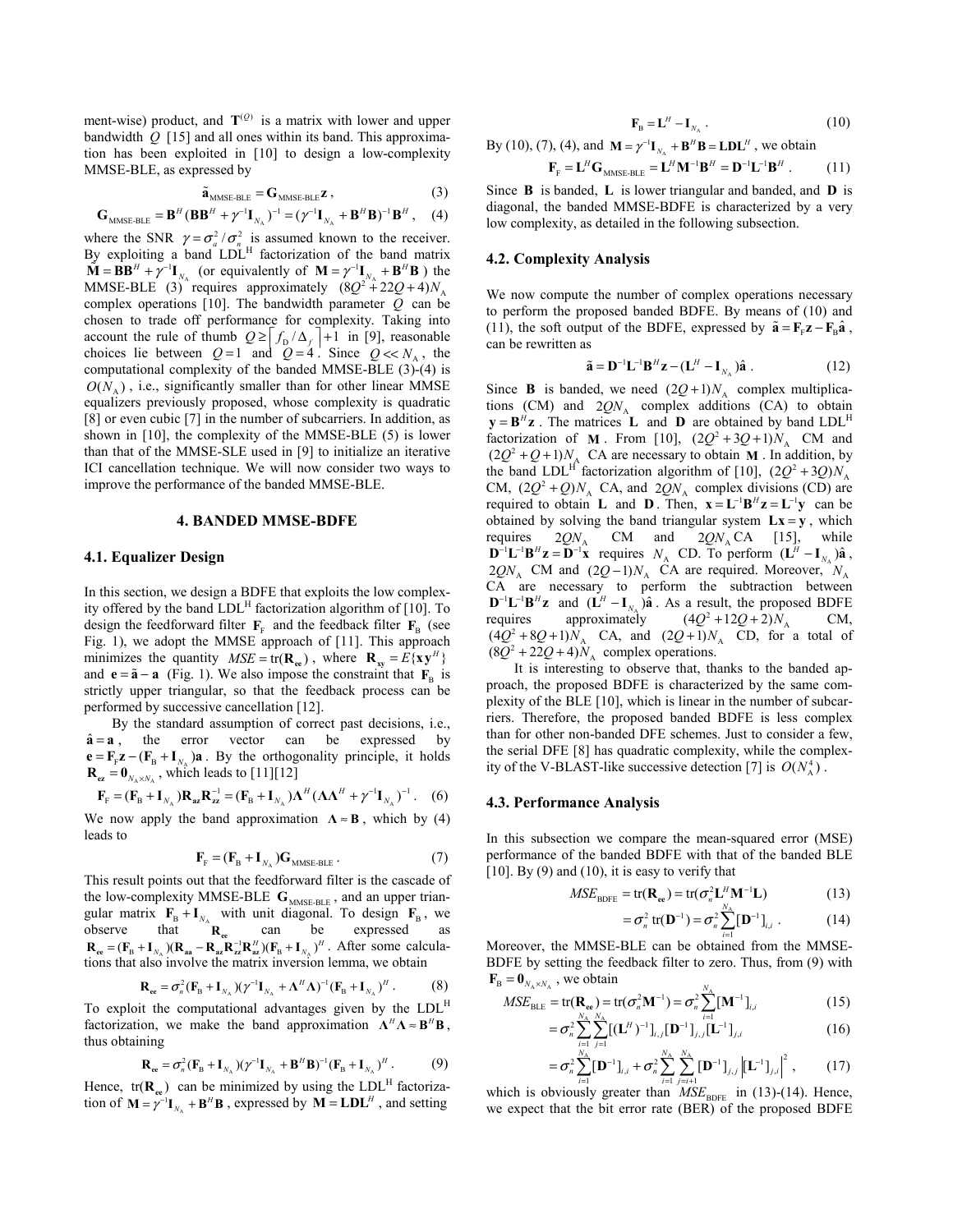will be lower than that of the BLE. This fact will be confirmed later by simulations.

## **5. BANDED MMSE-BLE WITH WINDOWING**

Although the BDFE is characterized by improved performance with respect to the BLE, we still expect a BER floor, due to the band approximation of the channel matrix. The aim of this section is to investigate a time-domain windowing technique [9] that allows for a reduction of the band approximation error. Due to the lack of space, we will consider window designs for linear equalizers only.

Let us revisit the system model of (1). By applying an  $N \times 1$  time-domain window **w** at the receiver before the FFT, the received vector can be expressed by [9]

$$
\underline{\mathbf{z}}_{\mathbf{w}}[i] = \underline{\mathbf{\Lambda}}_{\mathbf{w}}[i]\underline{\mathbf{a}}[i] + \underline{\mathbf{n}}_{\mathbf{w}}[i] = \underline{\mathbf{C}}_{\mathbf{w}}\underline{\mathbf{\Lambda}}[i]\underline{\mathbf{a}}[i] + \underline{\mathbf{C}}_{\mathbf{w}}\underline{\mathbf{n}}[i] \tag{18}
$$

where  $\underline{\mathbf{\Lambda}}_{\mathbf{w}}[i] = \mathbf{F} \underline{\mathbf{\Lambda}}_{\mathbf{w}} \underline{\mathbf{H}}[i] \mathbf{F}^H$  is the frequency-domain windowed channel matrix, with  $\Delta_W = \text{diag}(\mathbf{w})$ ,  $\mathbf{n}[i] = \mathbf{F} \Delta_W \mathbf{v}[i]$  is the windowed noise, and  $C_w = F \Delta_w F^H$  is the circulant matrix that represents the windowing operation in the frequency domain. By neglecting the data received on the guard bands, we have

$$
\mathbf{z}_{\mathrm{w}} = \mathbf{\Lambda}_{\mathrm{w}} \mathbf{a} + \mathbf{C}_{\mathrm{w}} \underline{\mathbf{n}} \,, \tag{19}
$$

where  $z_w$ ,  $\Lambda_w$ , and  $C_w$  are the middle blocks of  $\underline{z}_w$ ,  $\underline{\Lambda}_w$ , and  $C_w$ , respectively, with size  $N_A \times 1$ ,  $N_A \times N_A$ , and  $N_A \times N$ , respectively. From the comparison between (19) and (2), it is clear that the main difference is the noise coloring produced by the windowing operation. Hence, by the band approximation  $\Lambda_w \approx B_w = \Lambda_w \circ T^{(Q)}$ , the MMSE-BLE becomes

$$
\tilde{\mathbf{a}}_{\mathrm{w}} = \mathbf{G}_{\mathrm{w}} \mathbf{z}_{\mathrm{w}} ,\qquad(20)
$$

$$
\mathbf{G}_{\mathrm{W}} = \mathbf{B}_{\mathrm{W}}^{H} (\mathbf{B}_{\mathrm{W}} \mathbf{B}_{\mathrm{W}}^{H} + \gamma^{-1} \mathbf{C}_{\mathrm{W}} \mathbf{C}_{\mathrm{W}}^{H})^{-1} . \qquad (21)
$$

## **5.1. Window Design**

Our goal is to design a receive window with two features:

- (a) The approximation  $\Lambda_w \approx \mathbf{B}_w$  should be as good as possible, and possibly better than the approximation **Λ** ≈ **B** . This would reduce the residual ICI of the MMSE-BLE.
- (b) The noise covariance matrix  $C_w C_w^H$  in (21) should be banded, so that the equalization can be performed by band LDL<sup>H</sup> factorization of  $\mathbf{\tilde{M}}_{\text{W}} = \mathbf{B}_{\text{W}} \mathbf{B}_{\text{W}}^H + \gamma^{-1} \mathbf{C}_{\text{W}} \mathbf{C}_{\text{W}}^H$ .

We point out that, without the band approximation, the application of a time-domain window at the receiver does not change the MSE of the MMSE-BLE. This is why we adopt the minimum band approximation error (MBAE) criterion (a), which can be mathematically expressed as follows: Choose **w** that minimizes  $E\{\|\mathbf{E}_{w}\|^{2}\}$ , where  $\mathbf{E}_{w} = \mathbf{\Lambda}_{w} - \mathbf{B}_{w}$  and  $\|\cdot\|$  is the Frobenius norm, subject to the energy constraint  $tr(\Delta_w^2) = N$ . (Equivalently,  $E\{\|\mathbf{B}_{w}\|^2\}$  can be maximized subject to the same constraint.) Note that this criterion is similar to the *max Average-SINR* criterion of [9]. Indeed, also in [9] the goal is to make the channel matrix more banded, in order to facilitate an iterative ICI cancellation receiver. Differently, in our case, we want to exploit the band  $LDL<sup>H</sup>$  factorization, and hence we also require the matrix  $C_w C_w^H$  in (21) to be banded. Since the  $N_A \times N_A$  matrix  $\mathbf{C}_{\mathbf{W}} \mathbf{C}_{\mathbf{W}}^H$  is the middle block of the  $N \times N$  matrix  $\mathbf{C}_{\mathbf{W}}\mathbf{C}_{\mathbf{W}}^H = \mathbf{F}\mathbf{\Delta}_{\mathbf{W}}\mathbf{\Delta}_{\mathbf{W}}^H\mathbf{F}^H$ , we impose the following sum-ofexponentials (SOE) constraint: The elements of the window **w**

should satisfy

$$
[\mathbf{w}]_n = \sum_{q=-O}^{O} b_q \exp(j2\pi qn/N) \,. \tag{22}
$$

Indeed, when **w** is a sum of  $2Q + 1$  complex exponentials, the diagonal of  $\Delta_{\rm w} \Delta_{\rm w}^H$  can be expressed as the sum of  $4Q+1$  exponentials, and consequently, by the properties of the FFT matrix,  $\mathbf{F}\mathbf{\Delta}_{\mathbf{W}}\mathbf{\Delta}_{\mathbf{W}}^H\mathbf{F}^H$  is exactly banded with lower and upper bandwidth 2*Q* . Obviously, the class of SOE windows includes some common cosine-based windows such as Hamming, Hann, and Blackman. The SOE constraint (22) can also be expressed by

$$
\mathbf{w} = \tilde{\mathbf{F}} \mathbf{b} \,, \tag{23}
$$

where  $\tilde{\mathbf{F}} = \sqrt{N} [\mathbf{f}_{N-Q}, ..., \mathbf{f}_{N-1}, \mathbf{f}_0, \mathbf{f}_1, ..., \mathbf{f}_Q]$  is obtained from the columns  ${f_i}$  of the unitary IFFT matrix  $F^H$ , and  $\mathbf{b} = [b_{\text{o}} \cdots b_{\text{o}}]^T$  is a vector of size  $2Q + 1$  that contains the design parameters.

By applying the MBAE criterion, by the appendix of [9], we obtain

$$
E\{\|\mathbf{B}_{\mathbf{w}}\|^2\} = \mathbf{w}^H(\mathbf{P} \circ \mathbf{A})\mathbf{w},\tag{24}
$$

where  ${\bf P} = E\{HH^H\}$  contains the time-domain autocorrelation function of the channel, while **A** is defined as

$$
[\mathbf{A}]_{m,n} = \frac{\sin(\pi(2Q+1)(n-m)/N)}{N\sin(\pi(n-m)/N)}.
$$
 (25)

By maximizing (24) with the SOE constraint (23), the window parameters in **b** are obtained by the eigenvector that corresponds to the largest eigenvalue of  $\tilde{F}^H(P \circ A)\tilde{F}$ . Note that this maximization leads to  $b_q = b_{-q}^*$ , and consequently the MBAE-SOE window is real and symmetric.

We remark that the window design depends not only on the selected *Q* , but also on the time-domain autocorrelation function of the channel contained in **Ρ** , and hence on the maximum Doppler frequency  $f<sub>D</sub>$ . Therefore, even if we assume a specific Doppler spectrum (e.g., Jakes), the designed window will be different for each  $(f_D, Q)$ . Anyway, we will show that for reasonable values of  $f<sub>D</sub>$  the designed window does not change so much. Consequently, a small set of windows can be designed and stored at the receiver, and chosen depending on  $(f_D, Q)$ .

### **5.2. Computational Complexity**

In this subsection we show that the windowing operation produces a minimal increase in terms of computational complexity. In this computation, we neglect the complexity of the window design, which can be performed offline. For the same reason, we also neglect the computation of  $C_w C_w^H$ .

Since  $\underline{\mathbf{C}}_{\mathbf{W}}\underline{\mathbf{C}}_{\mathbf{W}}^H$  is circulant, its submatrix  $\mathbf{C}_{\mathbf{W}}\mathbf{C}_{\mathbf{W}}^H$  contains at most *N* different values. Moreover, due to the SOE constraint, only  $40 + 1$  entries are different from zero. Consequently, since  $\mathbf{C}_{\mathbf{W}} \mathbf{C}_{\mathbf{W}}^H$  is Hermitian, we need  $2Q + 1$  CM to obtain  $\gamma^{-1} \mathbf{C}_{\mathbf{W}} \mathbf{C}_{\mathbf{W}}^H$ . Furthermore, approximately  $(2Q+1)N_A$  CA are required to sum  $\gamma^{-1}C_{\rm w}C_{\rm w}^H$  with  $\mathbf{B}_{\rm w}\mathbf{B}_{\rm w}^H$ , which is also Hermitian. In the absence of windowing, only  $N_A$  CA were necessary: Hence,  $2QN_A$ extra CA are required. In addition, *N* extra CM are needed to obtain  $\Delta_{\text{W}}\mathbf{H}$  in  $\Delta_{\text{W}}$ . We do not consider the complexity involved in the FFT operation, which should be performed also in the absence of windowing. As a result, the complexity increase of the banded MMSE-BLE due to windowing is approximately  $(2Q+1)N_A$  complex operations, for a total of  $(8Q^2+24Q+5)N_A$  complex operations.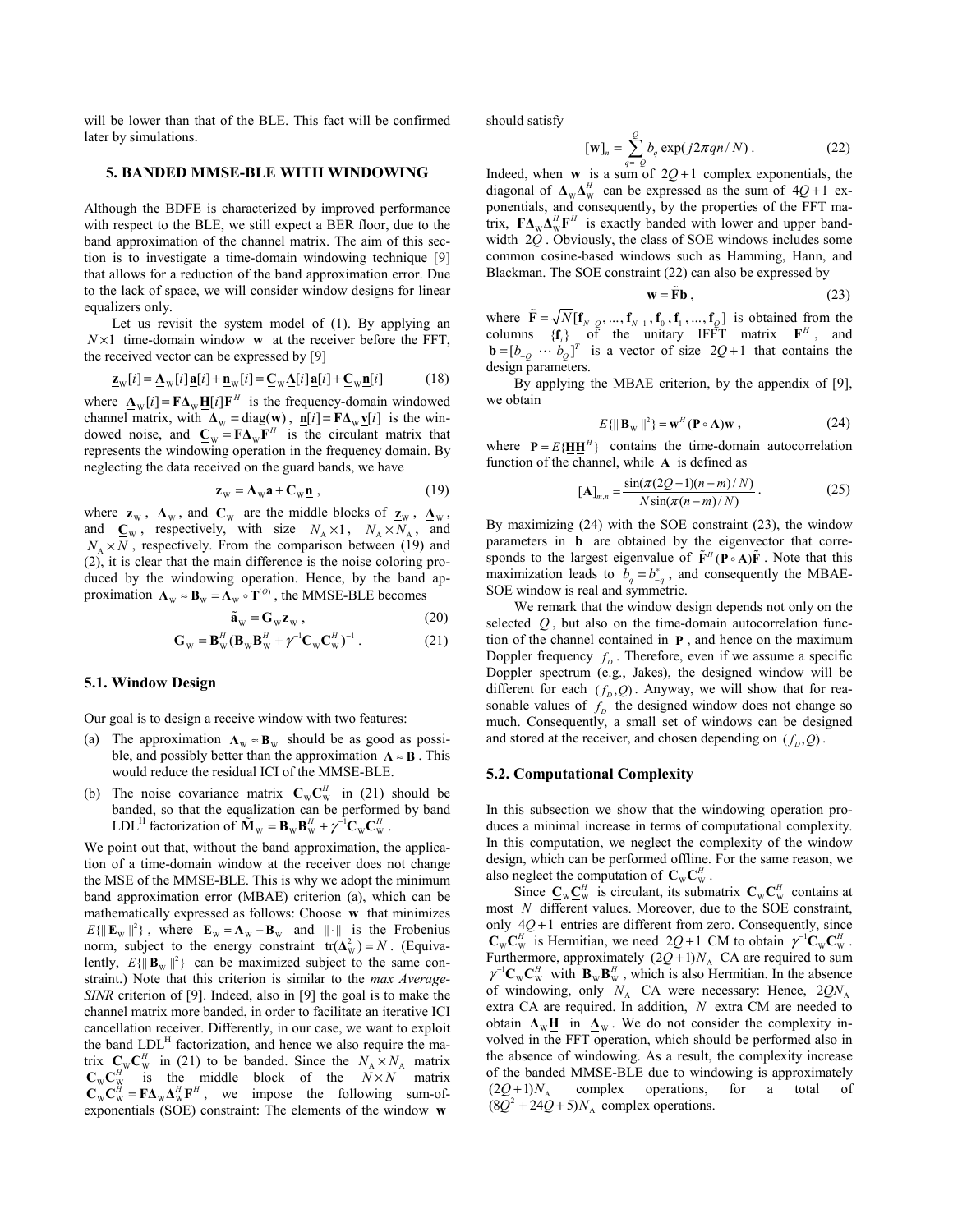### **6. SIMULATION RESULTS**

In this section we compare by simulations the BER performance of the proposed techniques with that of the MMSE-BLE of [10], in order to understand the performance gain given by BDFE and by windowing. We consider an OFDM system with  $N = 128$ ,  $N_A = 96$ , cyclic prefix  $L = 8$ , and QPSK modulation. We assume Rayleigh fading channels, an exponential power delay profile, and a Jakes' Doppler spectrum.

Fig. 2 illustrates the BER performance of the BDFE for different values of *Q* when  $f_D / \Delta_f = 0.15$ . We remark that this value represents a high Doppler spread condition, since it corresponds to a mobile speed  $V = 324$  Km/h for a carrier frequency  $f_c = 10$  GHz and a subcarrier spacing  $\Delta_f = 20$  kHz. From Fig. 2, we deduce that the performance improvement produced by the BDFE tends to increase for high values of *Q* . We also underline that the banded BDFE still has an error floor caused by the band approximation.

Fig. 3 shows the results of the MBAE-SOE window design when  $Q=1$  for different values of  $f_D / \Delta_f$ . In this case, since  $Q=1$ , there is a single amplitude parameter to be designed, expressed in Fig. 3 as the ratio  $2 |b_1| / b_0$ . It is evident that for a large range of Doppler spreads the optimum ratio is close to the value 0.852, which is the ratio given by the Hamming window [13]. However, for very high Doppler spreads, the optimum ratio tends to decrease, i.e., more energy should be allocated to the cosine component. Fig. 4 presents the BER of the MMSE-BLE with SOE windowing when  $Q = 1$  and  $f_D / \Delta_f = 0.15$ . The best performance is obtained for the ratio  $2 | b_1 | / b_0 = 0.844$  given by the MBAE-SOE design. It should be pointed out that also other suboptimum SOE windows outperform the rectangular window (i.e., the case of no windowing), which can be considered as a degenerated SOE window with ratio  $2 |b_1| / b_0$  equal to zero.

Fig. 5 exhibits the BER for some linear equalizers with windowing when  $Q = 2$  and  $f_D / \Delta_f = 0.15$ . As far as the BLE is concerned, the Hamming window, which is near-optimum for  $Q=1$ , outperforms the rectangular window. Anyway, the BER performance of the BLE with MBAE-SOE window is even better, thus confirming the goodness of our window design. Among the BLE approaches, the non-banded MMSE-BLE of [7] has the lowest BER, but its computational complexity is cubic instead of linear in the number of subcarriers. Fig. 5 also displays the BER of some SLEs, with and without windowing, obtained from [8] and [9]. In the SLE case, windowing is less effective than for the BLE: The Hamming window is slightly worse than the rectangular window, and the Schniter window [9] is even worse. This indicates that for the SLEs windowing alone is not effective and should be coupled with iterative ICI cancellation techniques as in [9].

It is also worth noting that the proposed banded BLE with MBAE-SOE window outperforms the non-banded SLE of [8], which has the lowest BER among the SLE approaches. In addition, the proposed banded BLE with MBAE-SOE window has linear complexity in the number of subcarriers, whereas the nonbanded SLE of [8] has quadratic complexity.

It is also interesting to observe that the application of MBAE-SOE windowing allows for a complexity reduction by simply reducing the parameter *Q* , without performance penalty. Indeed, by comparing Fig. 4 with Fig. 5, it is evident that the BLE with  $Q=1$  and MBAE-SOE windowing (i.e., that with

 $2 |b_1| / b_0 = 0.844$  in Fig. 4) outperforms the BLE with  $Q = 2$ without windowing (i.e., that identified by rectangular window in Fig. 5). Besides, the complexity of the BLE with  $Q=1$  and windowing is roughly 46% of the complexity of the BLE with  $Q = 2$  without windowing.

Fig. 6 depicts the shapes of the windows designed for  $Q = 2$  and  $f_D / \Delta_f = 0.15$ , used in Fig. 5. It is evident that the MBAE-SOE window and the Schniter window are very similar. The Schniter window, which is designed without the SOE constraint (23), produces an almost-banded noise covariance matrix. This means that the SOE constraint (23) does not exclude good windows. Moreover, it is interesting to note that for  $Q = 2$  both the Schniter window and the MBAE-SOE window are very similar to the Blackman window [13]. We also remember that for  $Q = 1$  the MBAE-SOE window and the Schniter window are similar to the Hamming window (at least for reasonable values of normalized Doppler spread). Although the Hamming and Blackman windows have been derived in a different context, we feel that this is not a merely coincidence. Indeed, many common windows, such as Hamming and Blackman, have been derived with the purpose of reducing the spectral sidelobes of the Fourier transform of the window [13]. Similarly, in our case, we want to mitigate the ICI outside the band of the channel matrix, and this ICI is caused by the spectral sidelobes of the Fourier transform of the window. However, in our scenario, the window design is also dependent on other factors, such as the Doppler spectrum and the maximum Doppler frequency.

## **7. CONCLUSIONS**

In this paper, we have considered two techniques that reduce the ICI produced by Doppler spread in OFDM systems. First, we have presented an MMSE-BDFE that exploits a low-complexity band LDL<sup>H</sup> factorization algorithm. Second, we have considered a receive window design for an MMSE-BLE based on band  $LDL<sup>H</sup>$  factorization. Future work will investigate the joint windowing and banded BDFE design, and more advanced equalizers that exploit the covariance of the ICI not considered in the band approximation.

#### **8. REFERENCES**

[1] Z. Wang and G. B. Giannakis, "Wireless multicarrier communications: where Fourier meets Shannon," IEEE Signal Processing Mag., vol. 17, pp. 29-48, May 2000.

[2] M. Russell and G. L. Stüber, "Interchannel interference analysis of OFDM in a mobile environment," in *Proc. IEEE Veh. Tech. Conf.*, Chicago, IL, July 1995, pp. 820-824.

[3] P. Robertson and S. Kaiser, "The effects of Doppler spreads on OFDM(A) mobile radio systems," in *Proc. IEEE Veh. Tech. Conf. Fall*, Amsterdam, The Netherlands, Sept. 1999, pp. 329-333.

[4] I. Barhumi, G. Leus, and M. Moonen, "Time-domain and frequency-domain per-tone equalization for OFDM in doubly-selective channels,î *Signal Processing*, vol. 84, pp. 2055-2066, Nov. 2004.

[5] A. Gorokhov and J.-P. Linnartz, "Robust OFDM receivers for dispersive time-varying channels: Equalization and channel acquisition," *IEEE Trans. Commun.*, vol. 52, pp. 572-583, Apr. 2004.

[6] W. G. Jeon, K. H. Chang, and Y. S. Cho, "An equalization technique for orthogonal frequency-division multiplexing systems in timevariant multipath channels," IEEE Trans. Commun., vol. 47, pp. 27-32, Jan. 1999.